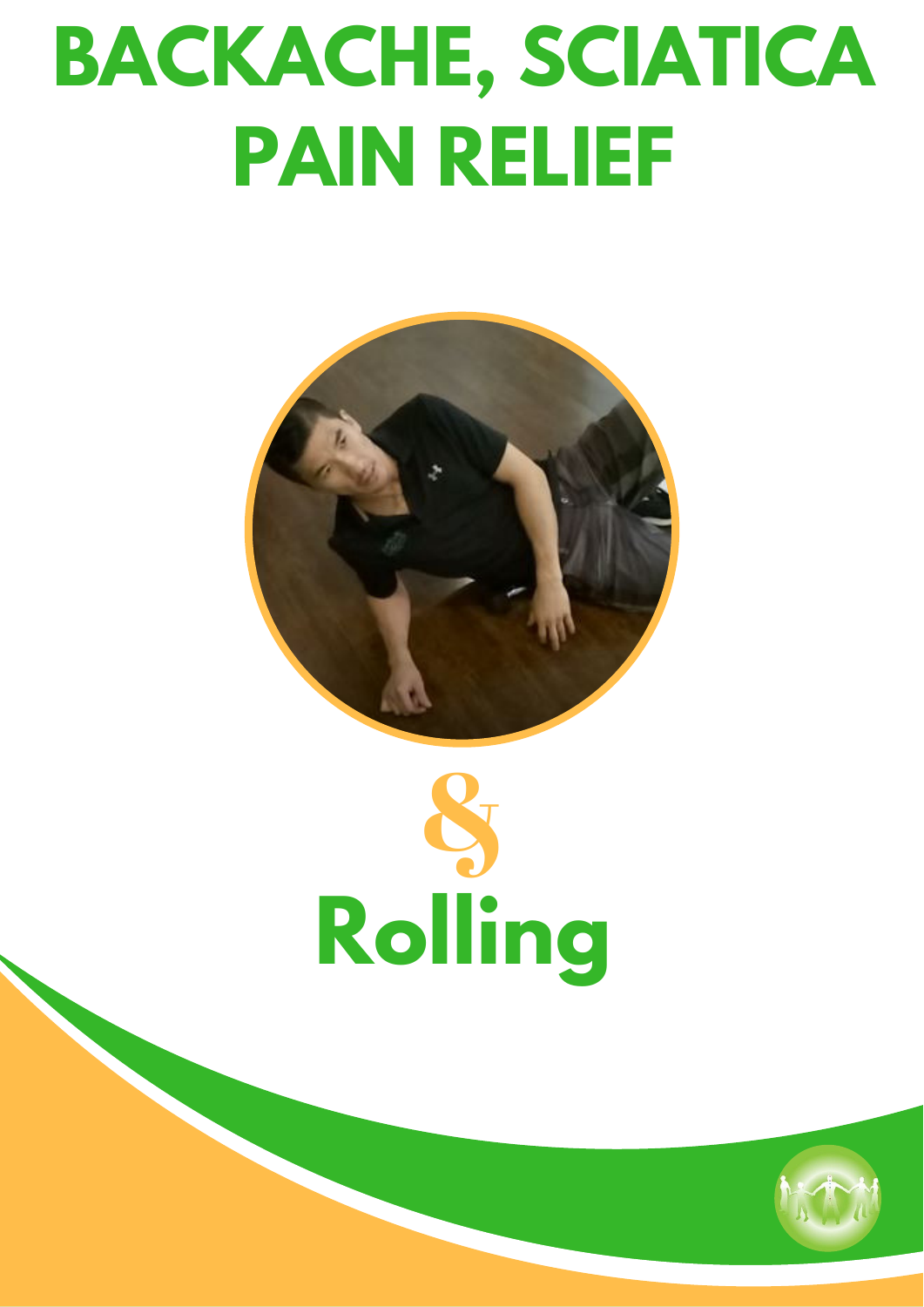## **Backache, Sciatica Pain Relief – Releasing Gluteus Medius**

I'm going to show you how to release your gluteus medius to help with backaches or sciatica type pains.

I use dumbbells but you can use a lacrosse ball, a snooker ball, or a softball.

Tennis balls are generally too soft so they probably won't do the job.

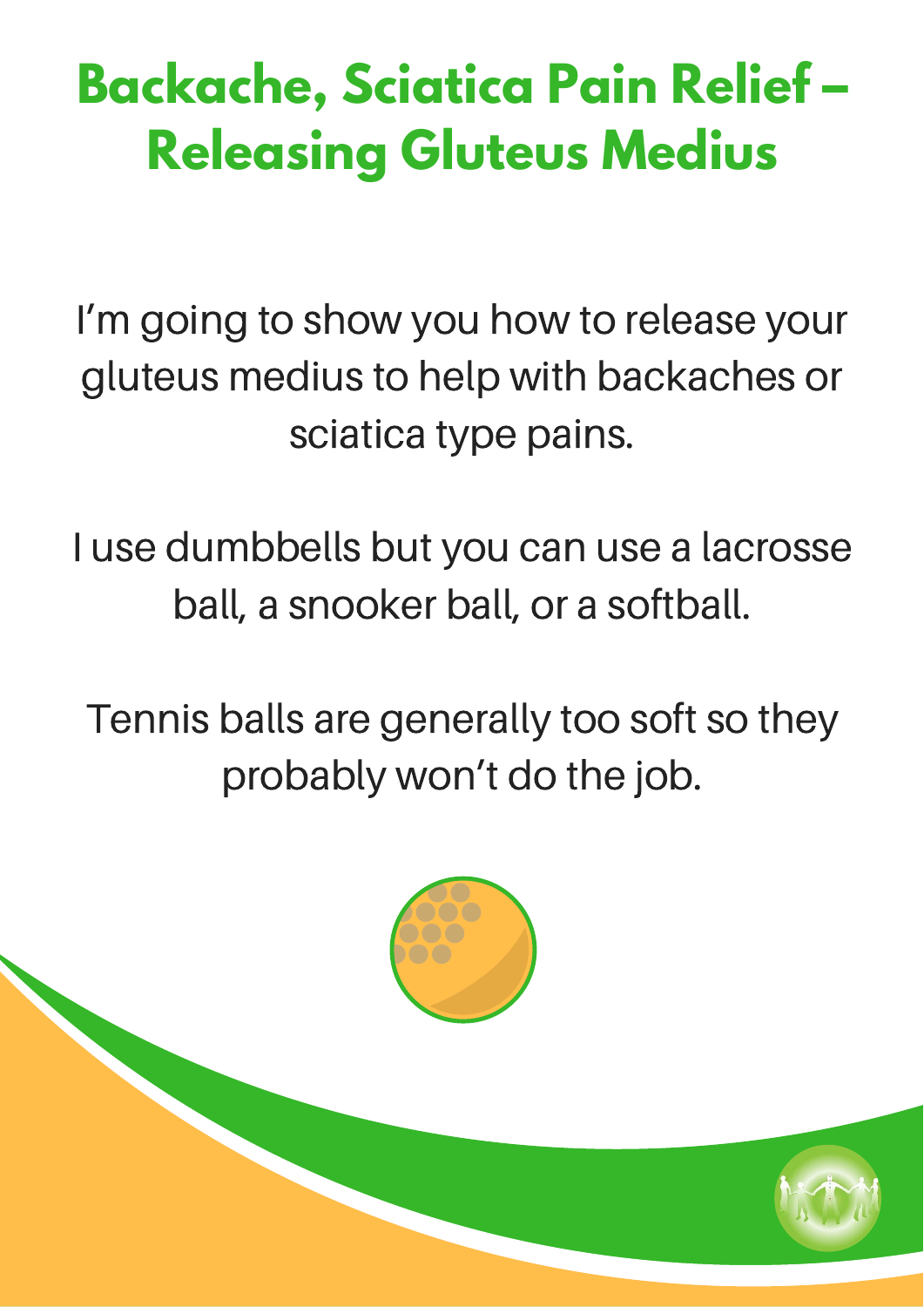## Place the ball or the object of your choice on the floor.

The gluteus medius attaches to the leg at the top of the femur (thigh bone), close to the hip joint, on a bony prominence called the greater trochanter.

The greater trochanter is a ridge on the femur (thighbone). The muscle attaches at the other end to the ilium, which is part of the big pelvic bone.

(Watch the video for this in the membership area to see where it is exactly).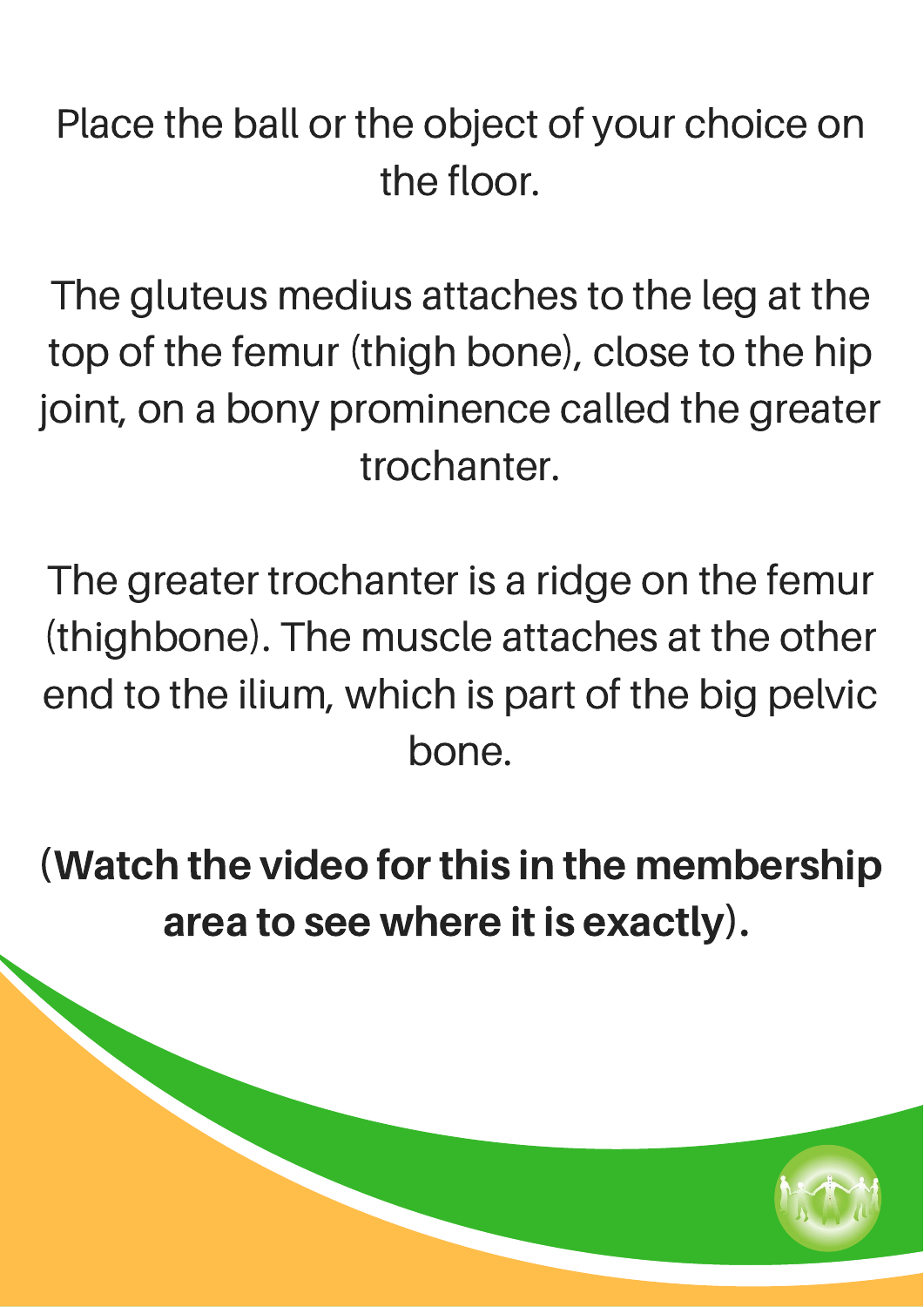

So we compress and release. So when you compress you'll feel a bit of an achy pain or a sensation across to the back of your buttocks or you might even feel it down the side of the leg.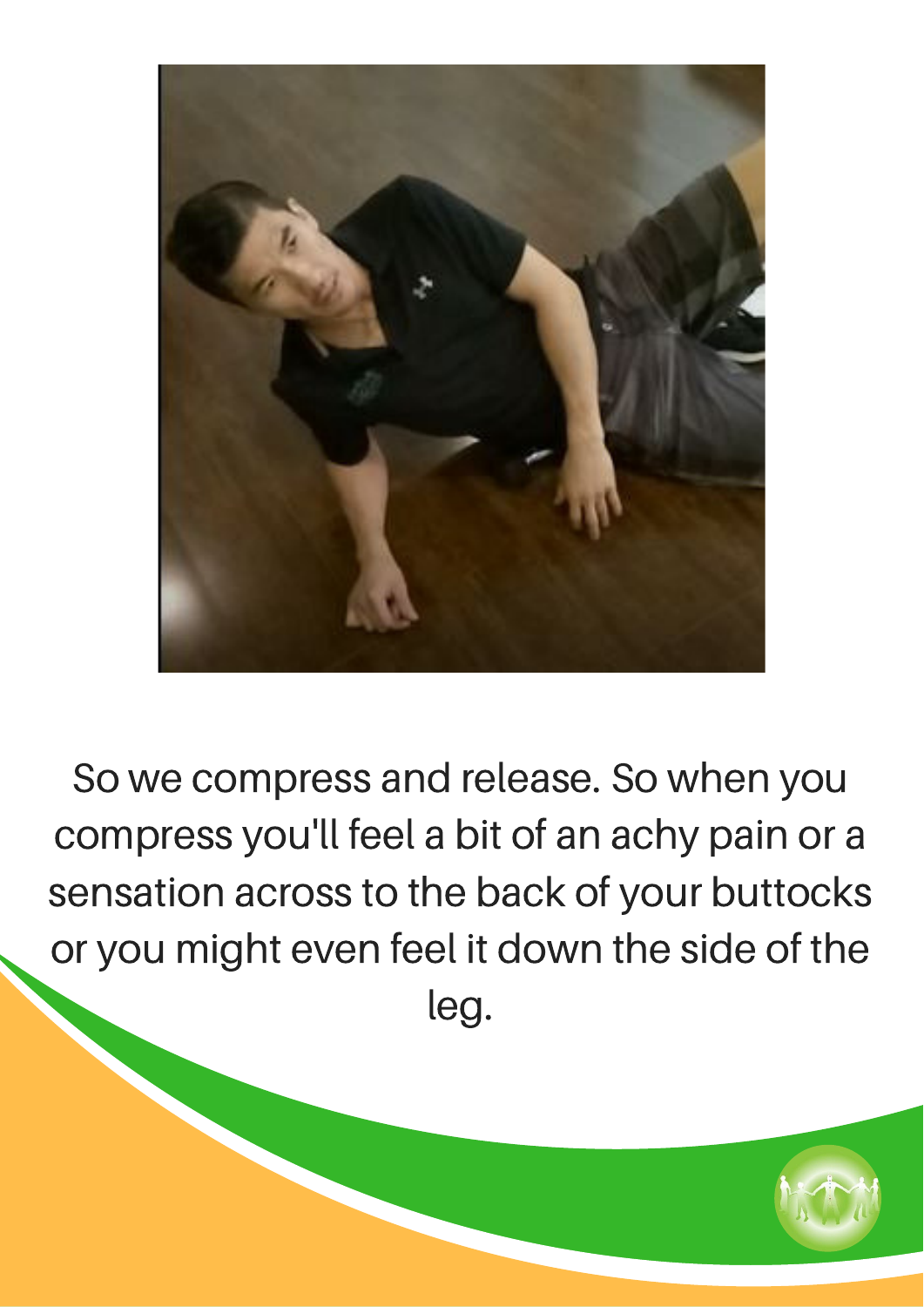As you sit down on the ball or dumbbell you can roll around and look for the tightness until you feel the sensation I mentioned earlier.

## Then you lie back, feel it and stay with that sensation.

Just relax into the sensation and relax your legs.

If your leg is tense you won't get any benefit whatsoever.

You might feel it running right through into your groin. Stay in that position and then you can relax into it some more.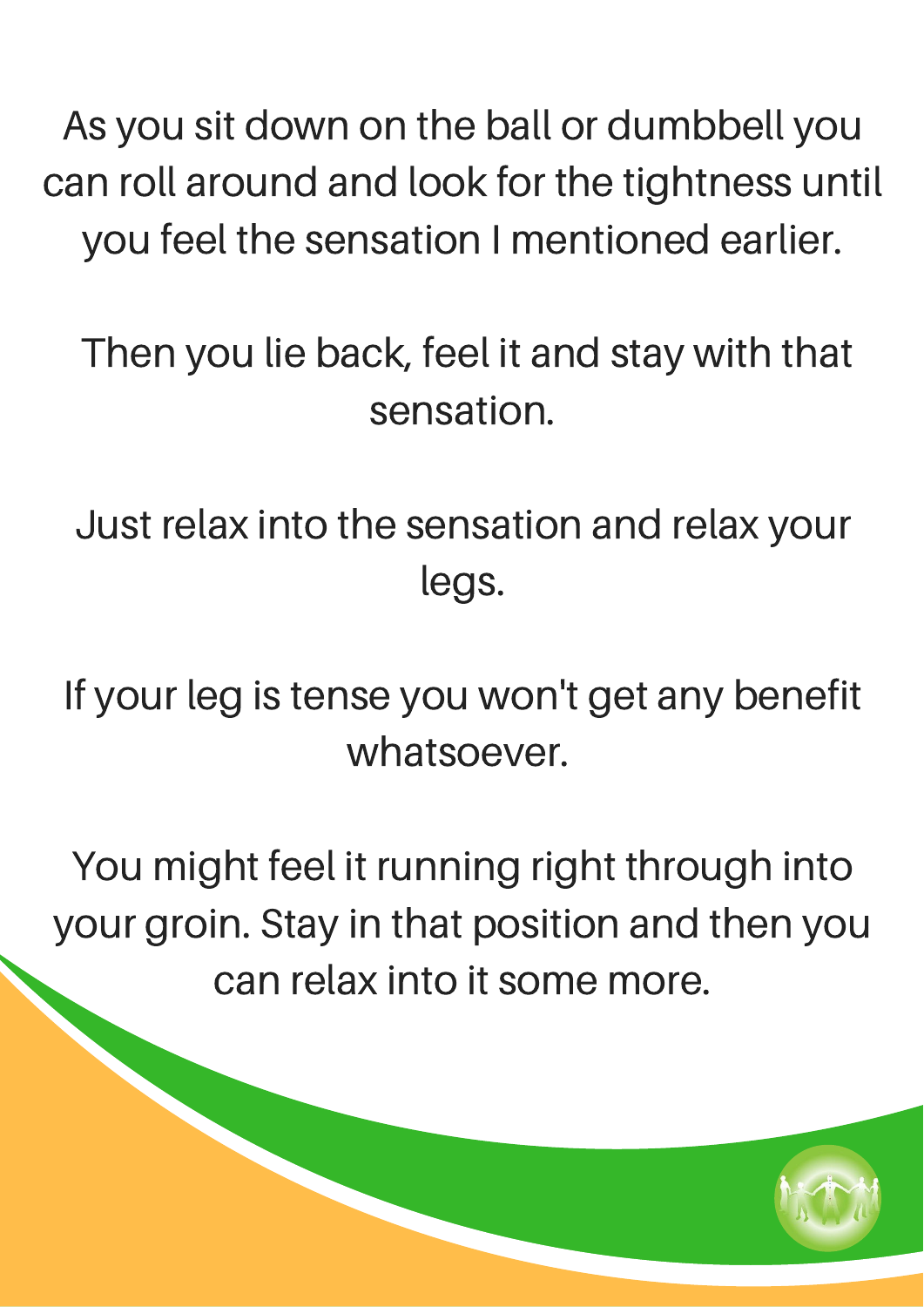Breathing exercises while doing this helps as well. It teaches you to become self-aware of your body and to consciously let go.

Once you feel like you've had enough and your body has relaxed you can come off of the point you have been rolling on, roll slightly further up until you feel another point that is tight, and then relax again.

So now you are sitting in a slightly different area, you will feel the sensation somewhere else.

Maybe into your glute?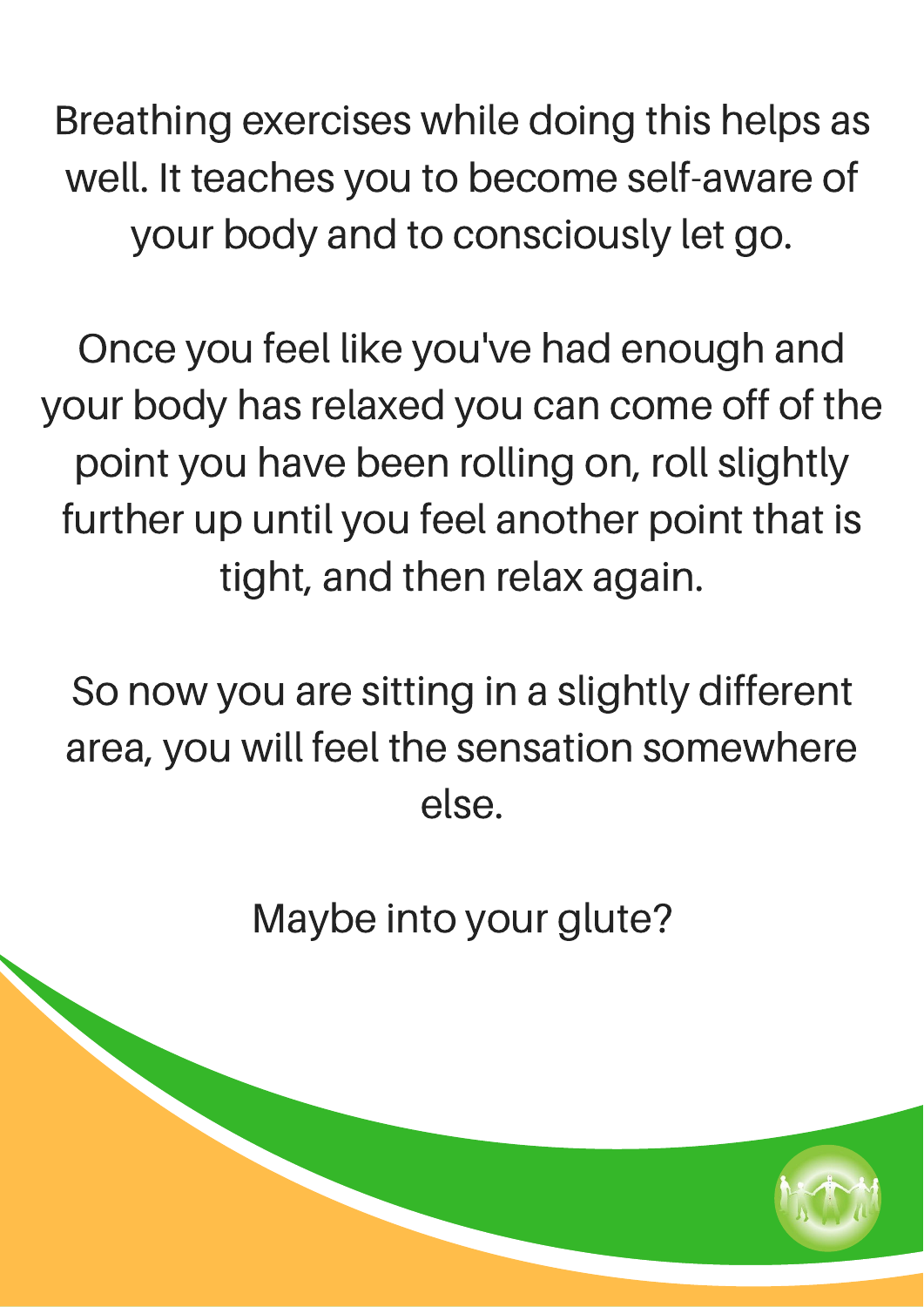Take a deep breath in. Breathe out and let your knee drop onto the floor. When you see that release, you know that the muscle (glute) has let go.

Then turn slightly more angled towards the floor, to your side so it will be hitting close to gluteus minimus.

It may be the same area of pain that runs from the bottom the glute through the groin.

Generally, you may find that the right side is sorer than the left side. I'll explain that in another eBook on how the posture is actually set up. Which causes the right glute medius to seize up.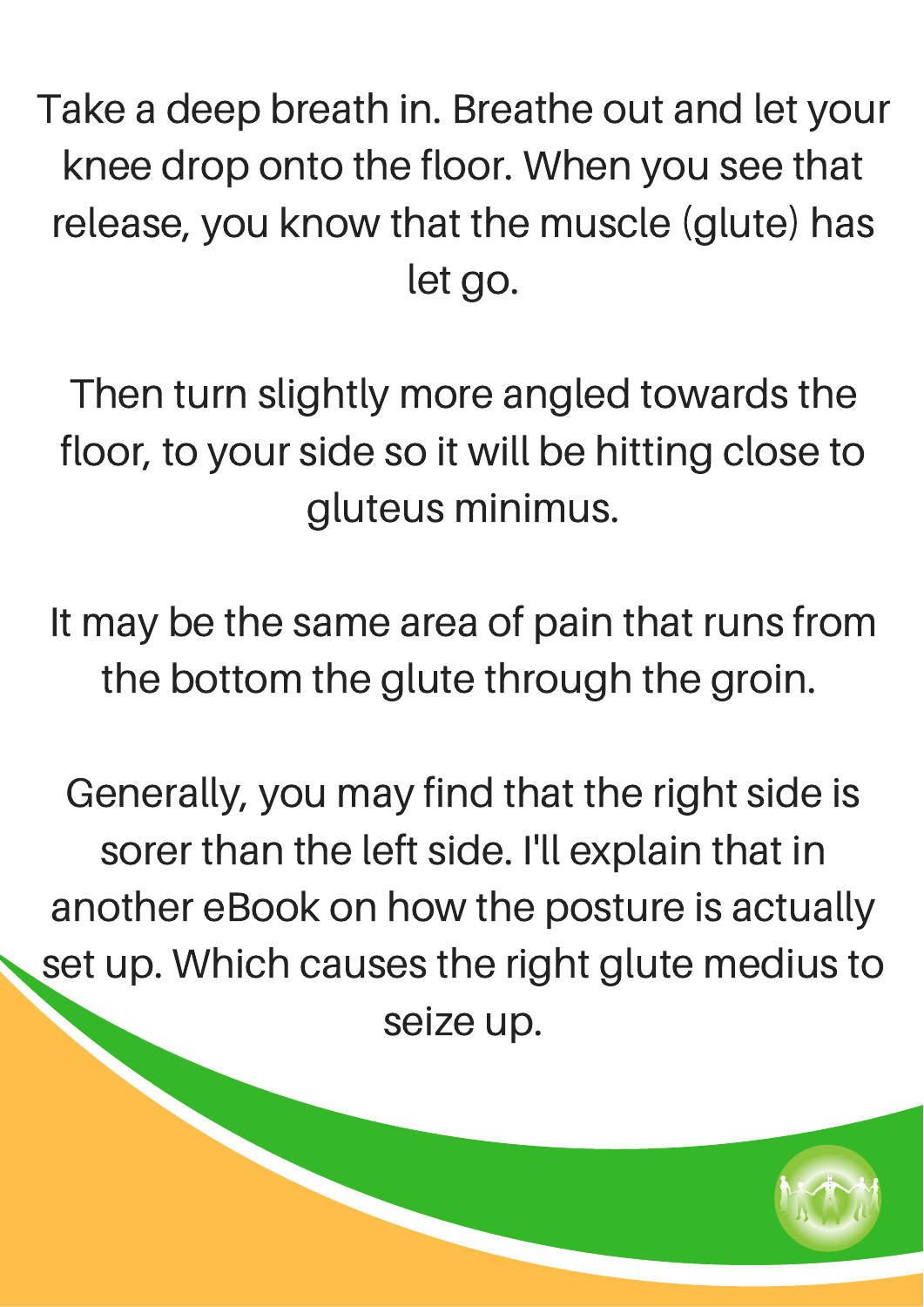So move around, so you are working on glute minimus. (It works in concert with gluteus medius: abduction of the hip; preventing adduction of the hip. Medial rotation of thigh.

The gluteus minimus (or gluteus minimus), the smallest of the three gluteal muscles, is situated immediately beneath the gluteus medius).

Do the same as you did with glute medius. Relax into the sore spot until you can feel your muscle release.

Make sure you do not massage the bone!